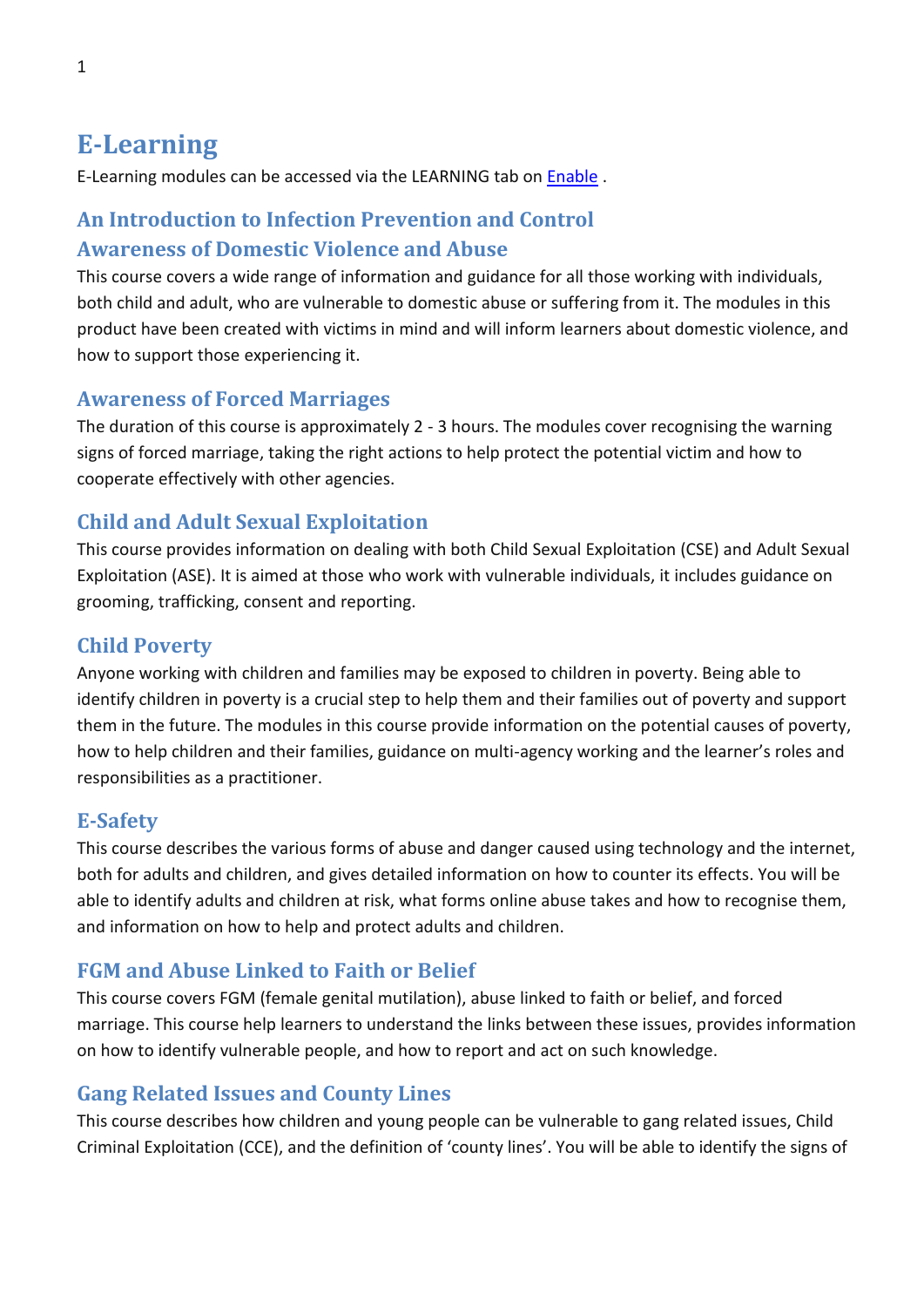children and young people at risk and what forms gang related issues can take. The course gives information on how to report and act to protect those at risk or already involved in these issues.

### **Learning From Serious Case Reviews**

This Learning from SCR course will equip all those who come into contact with children with the knowledge and understanding they need to respond to neglect, abuse and extra-familiar harm to help prevent future serious child safeguarding incidents.

# **Level 1 Safeguarding Everyone**

This course will give you the knowledge and skills to ensure you can help safeguard not only those you are directly responsible for, but everyone you have contact with whilst carrying out your duties.

### **Level 2 Safeguarding Everyone**

If you work with children young people or adults, you have a number of key responsibilities to ensure that any suspected abuse or neglect is reported to the appropriate level. This course will give you the knowledge and skills to ensure you can help safeguard not only those you are directly responsible but everyone you have contact with whilst carrying out your duties.

# **Level 2 Safeguarding Adults**

This safeguarding adults level 2 training addresses these responsibilities and gives learners a deeper understanding of key safeguarding topics enabling them to apply the knowledge to their workplace. It introduces safeguarding as a topic, covering jargon, multi-agency working and best practice, as well as explaining how to identify the signs and symptoms of abuse.

### **Level 2 Safeguarding Adults Refresher**

Designed for those who need to refresh their Safeguarding Adults Level 2 knowledge and certificate our online course addresses responsibilities of safeguarding vulnerable adults. It also gives learners a deeper understanding of key safeguarding topics enabling them to apply the knowledge to their workplace.

### **Level 3 Safeguarding Adults**

This Level 3 Safeguarding Adults training has been created for those who require knowledge at a practitioner's level and has been designed to help increase learners' confidence when it comes to handling or reporting abuse to the appropriate authorities.

### **Level 3 Safeguarding Adults Refresher**

If you have previously completed a Safeguarding Adults Level 3 Training course our refresher is perfect to ensure you are up to date. It has been created for those who require knowledge at a practitioner's level, and has been designed to help increase learners' confidence when it comes to handling or reporting abuse to the appropriate authorities.

### **Medication Awareness**

This course aims to provide learners with the knowledge required to support the use of medication in health and social care settings. It provides information on the different types, classifications and forms of medication, as well as providing guidance on safe storage and disposal.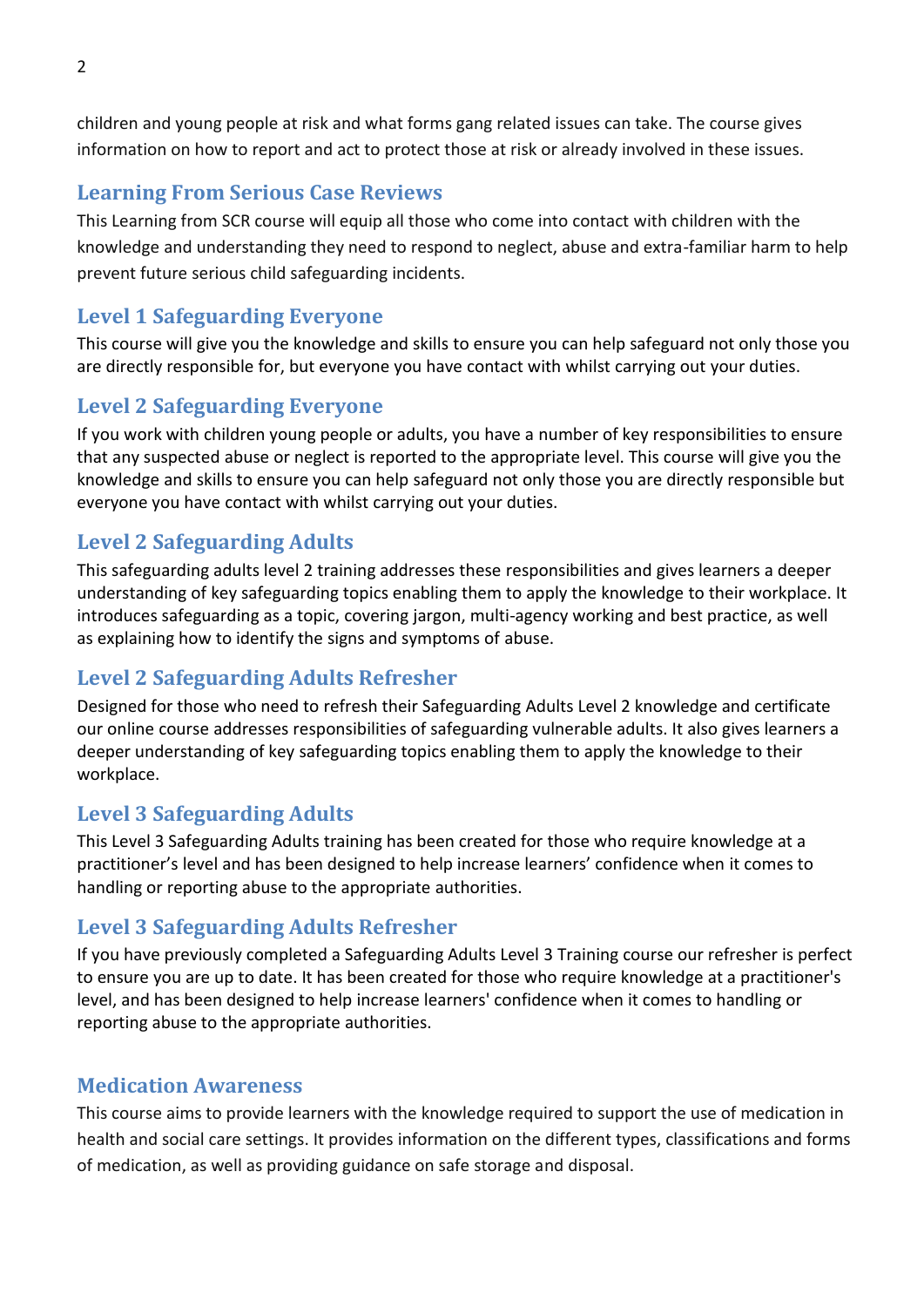### **Modern Slavery and Trafficking**

Modern slavery and trafficking are two of the most important safeguarding topics for anyone working with vulnerable children or adults. It is crucial that they have an in-depth knowledge of these areas and can spot the signs and symptoms of abuse.

#### **Prevent COVID-19**

This course has been developed to give you all the vital information you need to know to help minimise the spread of COVID-19.

#### **Radicalisation and Extremism**

This training course will help learners to understand various forms of radicalisation and extremism and how it can be recognised and countered. This course also looks into further steps and organisations to contact if they suspect someone is being radicalised.

### **Reducing Parental Conflict Module 1**

Parental conflict is a primary influence on children's outcomes. In this introductory course you'll gain a greater awareness of what is meant by parental conflict and why it matters. You'll explore the couple relationship in more detail and learn about the significant impact that a poor-quality couple relationship can have on child outcomes. You'll also develop an understanding of parental conflict and develop the skills to recognise and identify the impact on children.

# **Reducing Parental Conflict Module 2**

Following the Understanding parental conflict and its impact on child outcomes module, this module covers the couple relationship and child outcomes, as well as introducing frameworks that can be used to identify and explore parental conflict. The module looks at the issues and triggers that lead to relationship distress, how to interpret whether parental conflict is constructive or destructive and the significance of early involvement.

# **Reducing Parental Conflict Module 3**

Following the Recognising and Supporting Parents in Parental Conflict module, this module offers practical examples of how to apply tools and frameworks when working with parental conflict. The module helps build confidence and competence around parental conflict and puts you in a better position to recognise relationship distress.

### **Reducing Parental Conflict Module 4**

In this course you'll learn about various reasons why people who work with families feel reluctant to discuss parental conflict. You'll learn how you can help and support them in overcoming these issues. This course provides advice on how you can prepare to have supervisory conversations with your team members.

### **Safeguarding and Leadership**

Our online Safeguarding and Leadership Course is designed for all levels of operational managers, and aims to make sure that everyone involved in delivering and monitoring services to children, young people and their families is doing so with their safety and wellbeing in mind, and is training their staff in doing the same.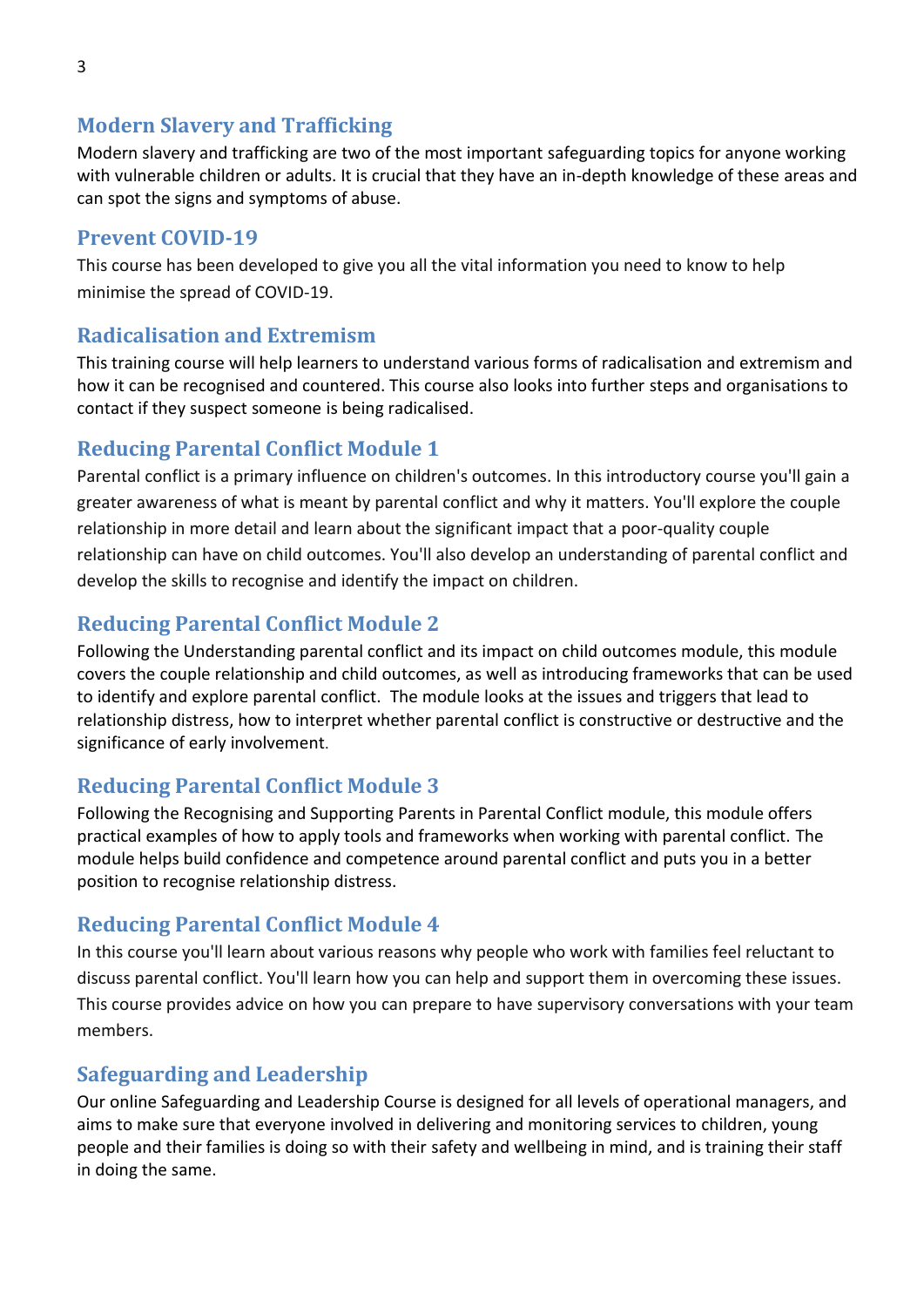# **Safeguarding Children Level 2**

This level 2 course will give learners the knowledge they need to be able to identify the signs and symptoms of abuse and what they need to do if they suspect a child is being abused or discloses sensitive information to them.

### **Safeguarding Children Level 3**

Anyone who requires Level 3 Safeguarding Training has a considerable responsibility for safeguarding children and they have to be able to act accordingly to information and concerns brought to them.

# **Safeguarding Children Refresher**

This module is for professionals who have previously undertaken the standard safeguarding courses. It will touch on key areas and updates, but this module does not cover the full depth of knowledge required by professionals working with children.

# **Safeguarding in Education**

Anyone working in education has a responsibility to ensure children are safeguarded from potential abuse or neglect and it is a requirement that staff have up-to-date knowledge of safeguarding policies, legislation and guidance. Staff need to be able to recognise any of the signs or symptoms of abuse and how to report them to the correct authority.

### **Safer Recruitment**

This Safer Recruitment course teaches key points in protecting children in care focusing on key aspects such as best practice in safe recruitment, methods of vetting and safety precautions.

### **Safer Sleeping for Babies**

Greater awareness of Sudden Infant Death Syndrome (SIDS) is one of the most effective ways to reduce cases. This course is designed to do just that whilst ensuring learners gain knowledge on practical and effective ways to reduce the risks.

### **Safer working Practices**

This wide-ranging course covers safer working practices for many situations that involve working with children and young people. It is increasingly important to manage your own behaviour and that of children and co-workers in situations involving professionals and volunteers.

### **Self-Harm**

Identifying and understanding self-harm and its causes, how someone could be vulnerable to selfharm, and what to do to help them, are covered in this course.

### **Self-Neglect**

Anyone working with vulnerable adults needs to understand self-neglect and the complex issues that can impact a person's ability to make decisions. The course covers how to identify the signs and symptoms of self-neglect, how to balance addressing the issue of self-neglect with an individual's right to private life and health, and how to make safe decisions.